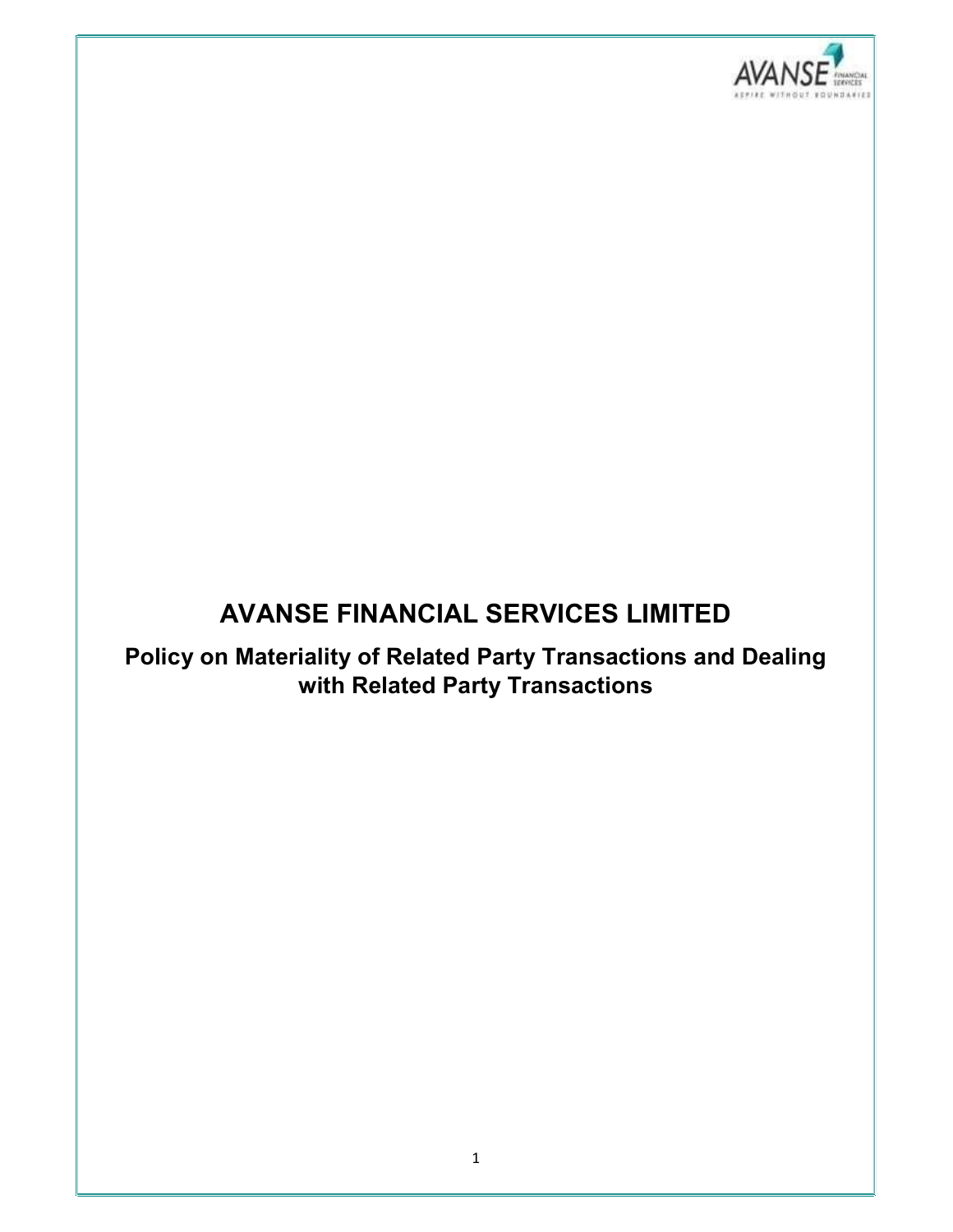

# Version Control

| Version       | Date of<br><b>Adoption</b> | <b>Change reference</b>                                                                                                                                        | Owner       | <b>Approving</b><br><b>Authority</b> |
|---------------|----------------------------|----------------------------------------------------------------------------------------------------------------------------------------------------------------|-------------|--------------------------------------|
|               | January 25, 2016           | <b>Adoption of Policy</b>                                                                                                                                      | Secretarial | <b>Board of Directors</b>            |
| $\mathcal{P}$ | October 29, 2018           | <b>Revision in Policy</b>                                                                                                                                      | Secretarial | <b>Board of Directors</b>            |
| 3             | February 1, 2022           | Revision in Policy - Renaming<br>of Policy, addition of definition<br>Material related<br>of<br>party<br>transactions to align with<br>SEBI (LODR) regulations | Secretarial | <b>Board of Directors</b>            |

\* The Policy version controls are maintained from 2013 and onwards.

"If at any point a conflict of interpretation/information between this Policy and any Regulations, Rules, Guidelines, Notification, Clarifications, Circulars, Master Circulars/ Directions by RBI arise then interpretation of such Regulations, Rules, Guidelines, Notification, Clarifications, Circulars, Master Directions issued by RBI shall prevail.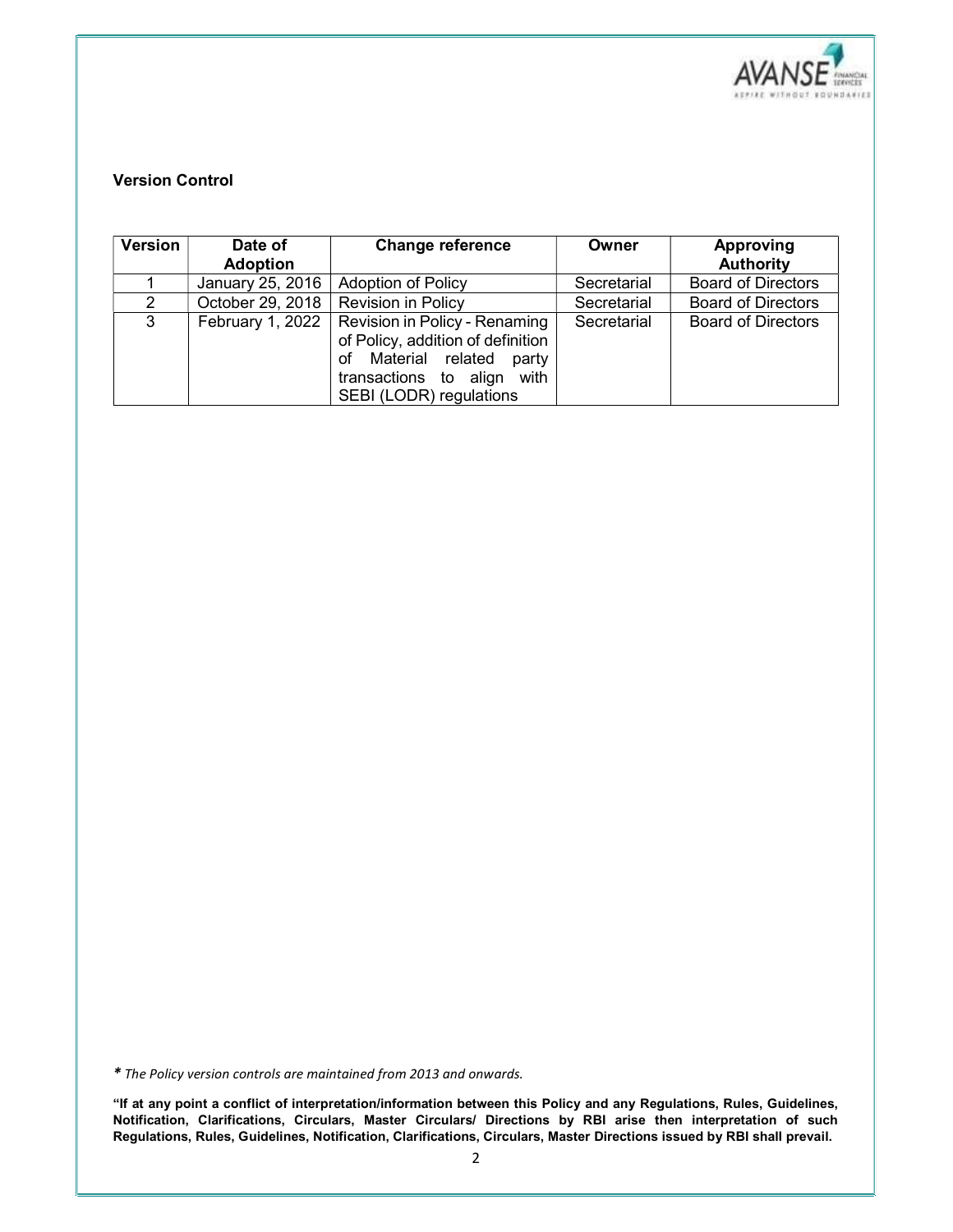

## CONTENT

| Sr No.         | <b>Particulars</b> | Page No. |
|----------------|--------------------|----------|
|                | Title              | 4        |
| $\overline{2}$ | Objective          | 4        |
| 3              | <b>Definitions</b> | 4        |
| 4              | Approvals          | 5        |
| 5              | Amendments         | 6        |
| 6              | Review             | 6        |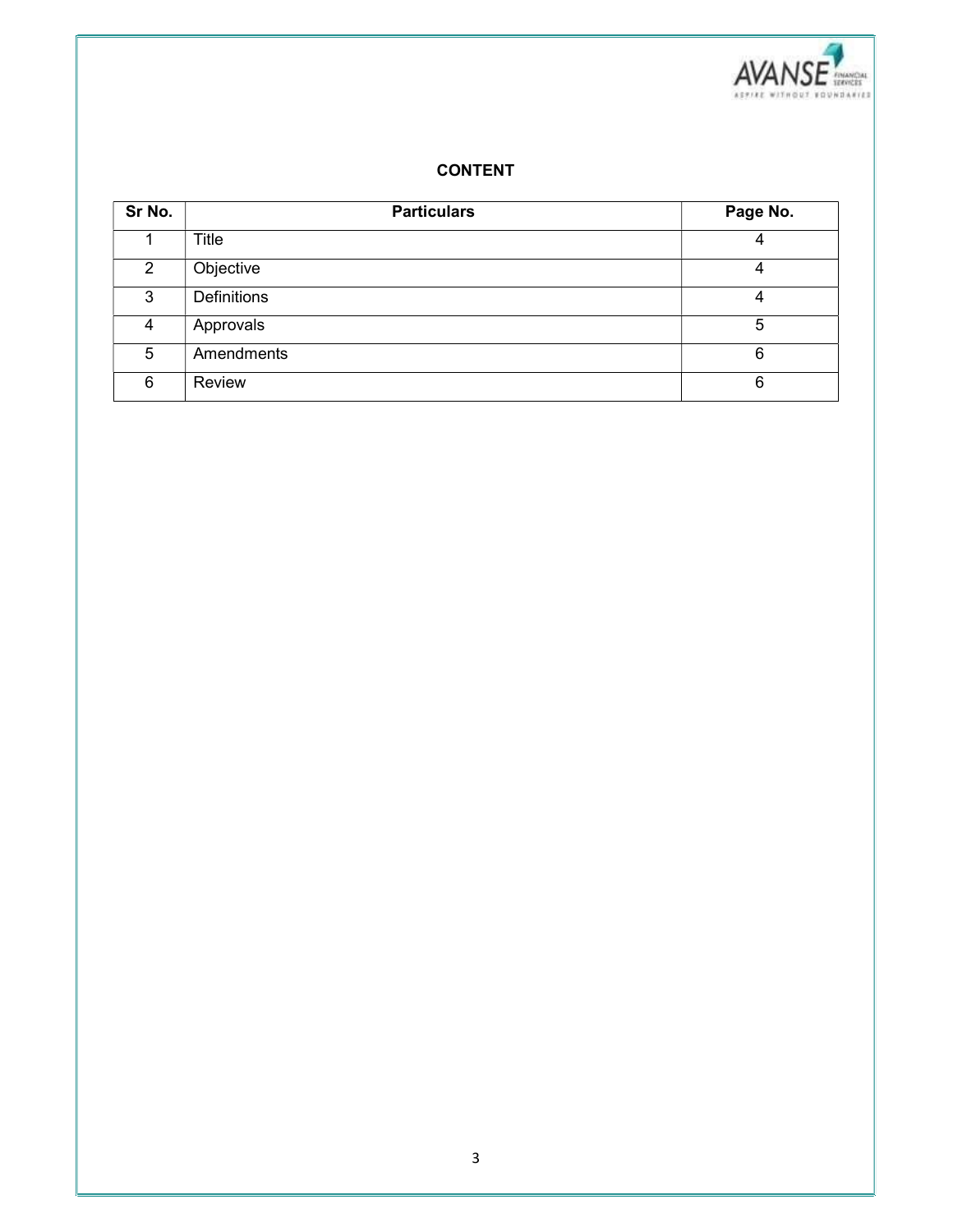

# 1. Title:

This policy shall be called as 'Policy on materiality of related party transactions and dealing with related party transactions' ("the Policy").

#### 2. Objective:

This policy is formulated in line with the Section 188 and other applicable provisions, if any, of the Companies Act, 2013 ("the Act") as amended or re-promulgated and in force from time to time, provisions of Regulation 23 of the Securities and Exchange Board of India (Listing Obligations and Disclosure Requirements) Regulations, 2015 (Listing Regulations) and applicable provisions of Reserve Bank of India Directions (collectively referred to as 'Applicable Regulatory Provisions').

In order to prevent abuse in Related Party Transactions (RPT), one of the key functions of the Board of Directors is to monitor and manage potential conflicts of interest of management, members of the Board of Directors and the shareholders, including misuse of corporate assets and abuse in related party transactions.

#### 3. Definitions:

- a. "Arm's Length Transaction" means a transaction between two related parties that is conducted as if they were unrelated, so that there is no conflict of interest, and the term 'arm's length' shall be construed accordingly.
- b. "Audit Committee" or "Committee" means a committee constituted by the Board of Directors of the Company in accordance with Section 177 of the Companies Act, 2013 read with rules framed thereunder and Regulation 18 of the Listing Regulations.
- c. "Board" means Board of Directors of the Company.
- d. "Key Managerial Personnel" means
	- (a) the chief executive officer or the managing director or the manager of the Company;
	- (b) the company secretary of the Company;
	- (c) the whole time director(s) of the Company;
	- (d) the chief financial officer of the Company;
	- (e) such other officer as may be prescribed under Section 2(51) of the Companies Act, 2013.

#### e. "Material Related Party Transaction" means

- (i) a transaction(s) with a related party which individually or taken together with previous transactions during a financial year, exceeds 10% of the annual turnover of the Company as per the last audited financial statements of the Company;
- (ii) Notwithstanding anything mentioned at point (i) above, a transaction(s) involving payments made to a related party with respect to brand usage or royalty individually or taken together with previous transactions during a financial year, exceed 5% of the annual consolidated turnover of the Company as per the last audited financial statements of the Company.

All words and expressions used in this Policy shall be same as defined in the Applicable Regulatory Provisions; Indian Accounting Standards; and any other statute, law, standards, regulations or other governmental instruction relating to Related Party Transactions.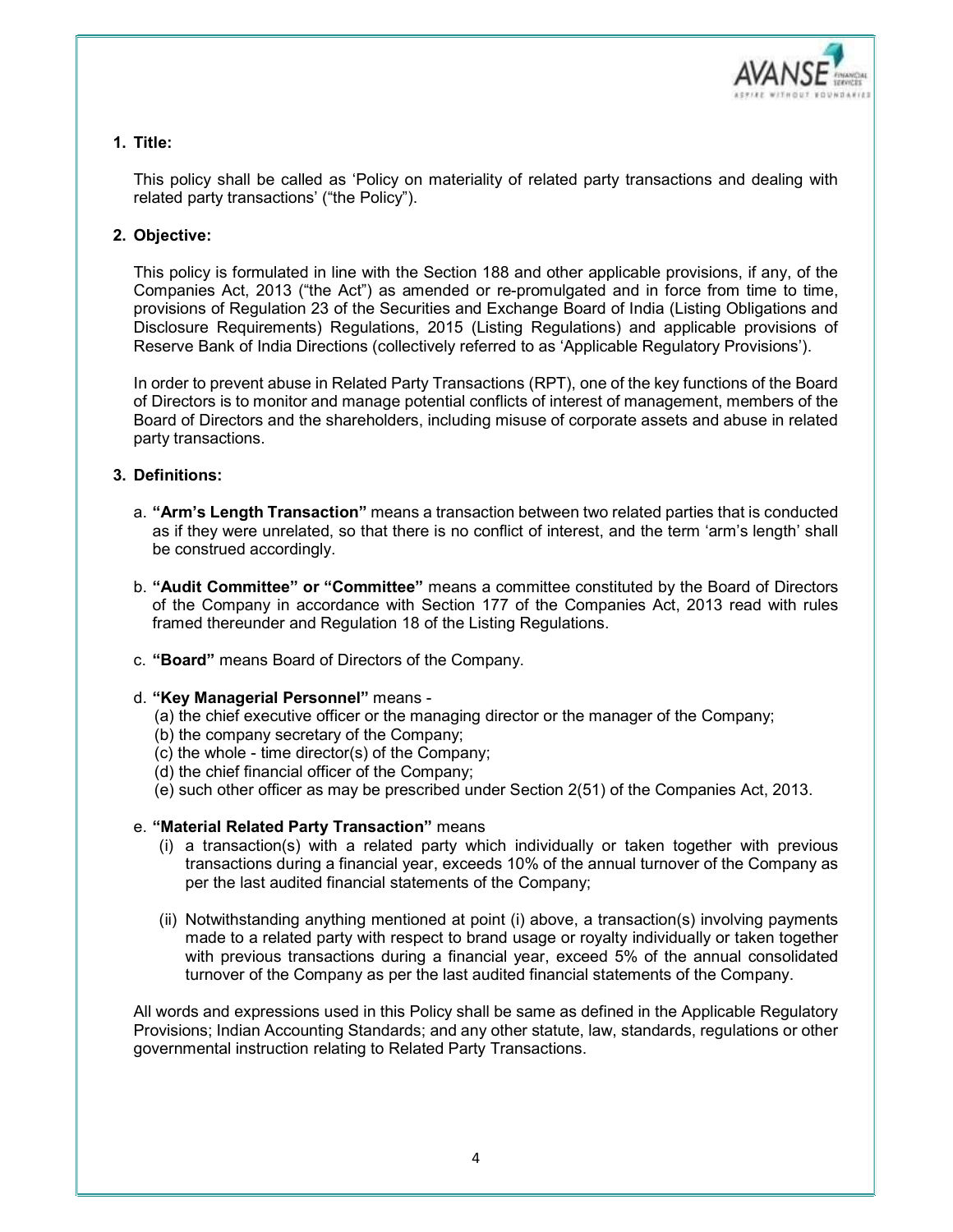

# 4. Approvals:

The Company shall enter into any contract(s) or arrangement(s) or transaction(s) with a Related Party only after seeking approvals from the following:

## I. Audit Committee:

- a) The RPT should be in conformity with the applicable laws, rules and regulations.
- b) All RPT shall be placed before the Audit Committee for their prior approval and also before the Board of Directors and Shareholders of the Company, as required under the provisions of the applicable laws.
- c) The Audit Committee may grant omnibus approval for RPT which are repetitive in nature. Based on the requisite information, the omnibus approval may be granted for such amount, period etc., as the Audit Committee may deem fit, provided that such approval shall remain valid for a period not exceeding one year, during which period the commercial terms of approved RPT may change, provided that arm's length criterion shall be ensured at the time of each such change. Further, where the need for RPT cannot be foreseen and requisite details are not available, the Audit Committee may grant omnibus approval for such transactions provided that the value of each such transaction shall not exceed ₹1 crore. The Audit Committee shall review, at least on a quarterly basis, the details of the related party transactions entered into pursuant to such omnibus approval.
- d) The Audit Committee shall not grant omnibus approval for the following transactions:
	- (i) Transactions in respect of selling or disposing of the undertaking of the Company.
	- (ii) Transactions which are not in the interest of the Company.
	- (iii) Such other transactions specified under the applicable laws from time to time.

#### II. Board of Directors:

Any RPT which is not in the Ordinary Course of Business of the Company or not at Arm's Length Basis shall be affected only with the prior approval of the Board of Directors of the Company, on recommendation of the Audit Committee.

#### III. Shareholders' approval

- a) All RPT specified in the Act and Listing Regulations which are not in Ordinary Course of Business of the Company or not at Arm's Length Basis and exceed the thresholds laid down in the Act and Listing Regulations, shall be placed before the shareholders for its approval. Notwithstanding, the RPTs which cross the thresholds as defined herein shall be entered by the Company only with the prior approval of shareholders of the Company, as per applicable provisions of the Act.
- b) Subject to the provisions of the applicable laws, the Audit Committee or the Board of Directors or the Shareholders of the Company, as the case may be, shall have the power to ratify, revise or terminate the RPT, which are not in accordance with this Policy or as per the provisions of the applicable laws.